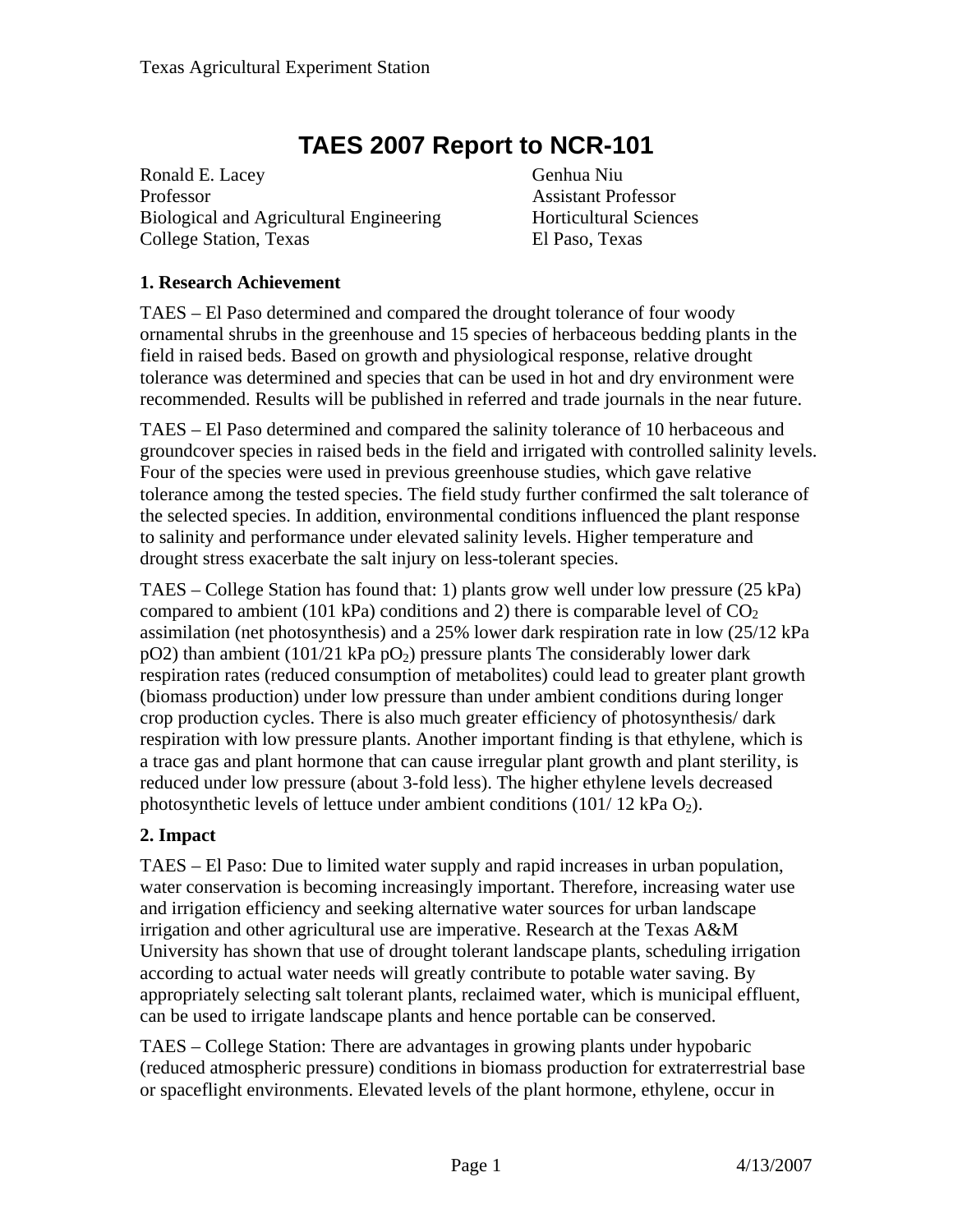enclosed crop production systems and in space-flight environments leading to adverse plant growth and sterility. Objectives of this research are to characterize the influence of hypobaria on growth and ethylene evolution of lettuce (*Lactuca sativa L*. cv. Buttercrunch).

# **3. Facilities and Equipment**

The Texas A&M University Low Pressure Plant Growth (LPPG) system is comprised of six cylindrical polymethyl methacrylate (PMMA) chambers, each fully independent with total pressure,  $O_2$ ,  $CO_2$ , temperature, and relative humidity sensors in each growth chamber. Partial pressures of O2 and CO2 are controlled over a wide range, thus allowing for studies to determine the effects of hypoxia (low  $O_2$ ) and enhanced  $CO_2$  independent of total pressure, often under hypobaric conditions. Leak rates are very low; less than 1% volume per day. Systems are also in place in each chamber to control water vapor (typically around 85% relative humidity is maintained) and scrub ethylene  $(C_2H_4)$ . A schematic of a single chamber showing the ethylene filter is shown in figure 1. Temperature control and lighting are provided by a large growth room in the Borlaug Southern Crop Improvement Center at Texas A&M University.



**Figure 1. Schematic of single growth chamber showing ethylene filter with bypass (left side of diagram) following the moisture removal system. Air from the chambers is circulated over a cooling coil to remove moisture, through a bed of potassium permanganate pellets to remove ethylene, and returned to the growth chamber. The recirculation pump is a sealed diaphragm type pump.**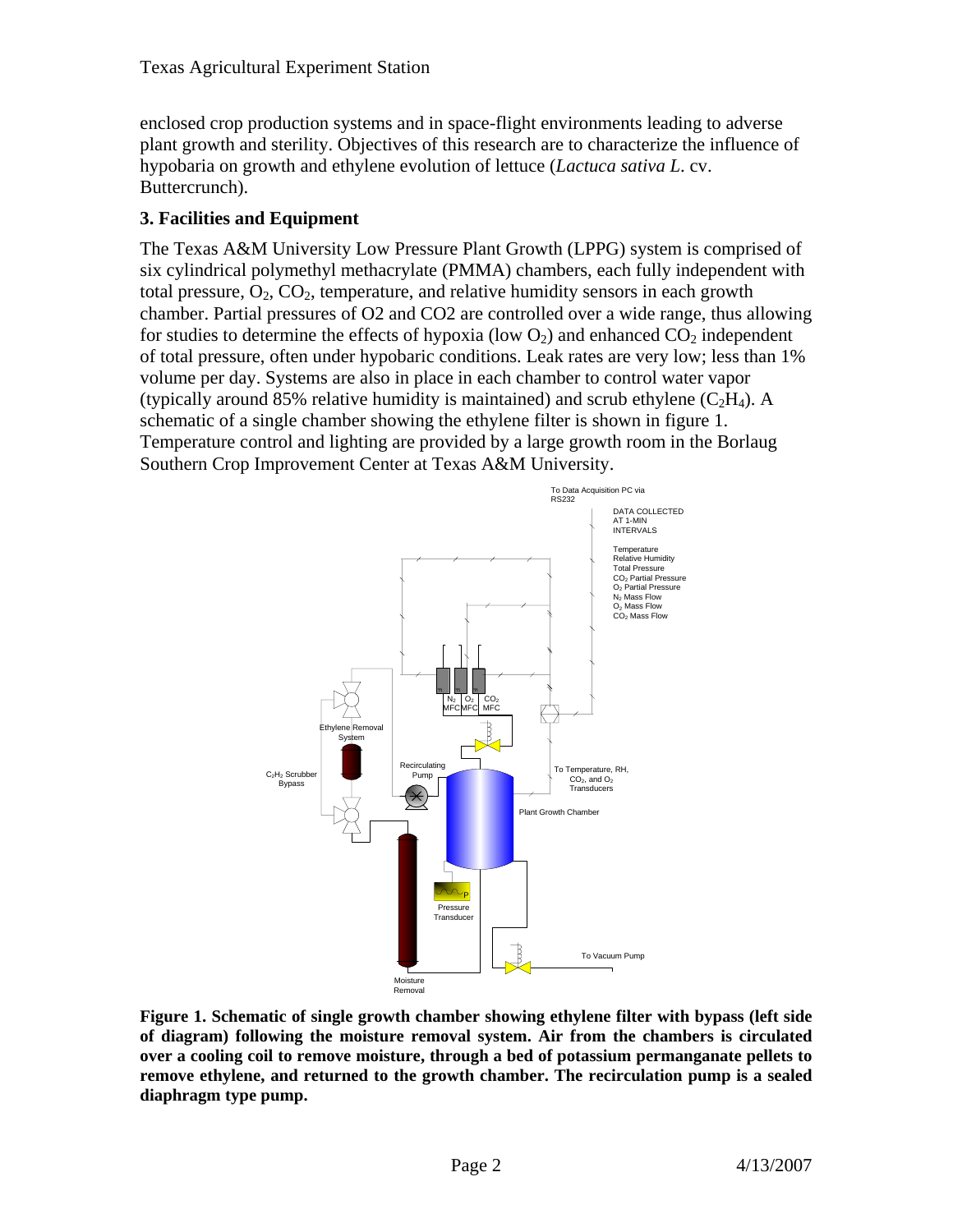## **Sensors and Control Systems**

The  $O_2$  sensor is a motion stable, weak acid electrolyte oxygen sensor (MAX-250, Maxtec Inc, Salt Lake City, Utah). This sensor provides a stable signal over an oxygen concentration range of  $0 - 100\%$  (0 – 101 kPa partial pressure of O2), will operate for 900,000 hrs, utilizes a non-caustic electrolyte, and is unaffected by acid gases including  $CO$ ,  $CO<sub>2</sub>$ , and  $NO<sub>x</sub>$ . Testing of these sensors in two LPPG chambers has shown them to be reliable over the range of total pressure and O2 partial pressures used in our plant growth experiments. The sensor output is approximately 10 mV DC at ambient O2 partial pressure (20.9 kPa) and must be amplified prior to sending it to an available analog to digital conversion (ADC) channel on the MCU.

The  $CO<sub>2</sub>$  sensor utilizes a silicon based non-dispersive infrared (NDIR) technology to optically determine the  $CO<sub>2</sub>$  concentration (model GMM222, Vaisala, Helsinki, Finland). The sensor response is converted to a  $1 - 5$  VDC signal, which is proportional to the CO2 concentration, and sent to another of the available ADC channels on the MCU.

Temperature and relative humidity (RH) are measured with a HT-761 transmitter from Ohmic Instruments, Co. (Easton, MD). This instrument provides two 0 to 1 VDC outputs, proportional to temperature over the range 0 to 100 C and 0 to 100% RH, respectively. Temperature measurement is to a precision of  $\pm$  0.3oC and RH is measured to a precision of  $\pm$  2%. The conditions in the LPPG chambers are typically between 25 and 35oC and 60 to 85% RH.

The TAMU LPPG utilizes individual PIC16F877 microcontrollers (MCU) (Microchip Technologies, Scottsdale, AZ) for pressure and gas composition control and data acquisition for each growth chamber. The MCU program is written in C and programmed into the MCU using Microchip development tools. Each MCY is polled once a minute over an RS232 interface with a personal computer (PC) running a LabVIEW (National Instruments, Austin, Texas) program that records the data and provides the setpoint values to the MCU.

### **4. Recent Publications**

# **Referred journal papers**

He, C., F. T. Davies Jr. and R. E. Lacey. (2006). Hypobaric conditions affect gas exchange, ethylene evolution and growth of lettuce for advanced life support systems (ALS). *Habitation* **11**: 49-61.

Niu, G. & Rodriguez, D. (2006). Relative salt tolerance selected herbaceous perennials and groundcovers. *Scientia Horticulturae* **110**: 352-358.

Niu, G., Rodriguez, D. & Wang, Y.T. (2006). Impact of drought and temperature on growth and leaf gas exchange of six bedding plant species under greenhouse conditions. *HortScience* **41**(6):1408-1411.

Niu, G. & Rodriguez, D. (2006). Relative salt tolerance of five herbaceous perennials. *HortScience* **41**(6):1493-1497.

Niu, G., Rodriguez, D., Cabrera, R., McKenney, C. & Mackay, W. (2006). Determining Water Use and Crop Coefficients of Five Woody Landscape Plants. *Journal of Environmental Horticulture*. **24**(3): 160-165.